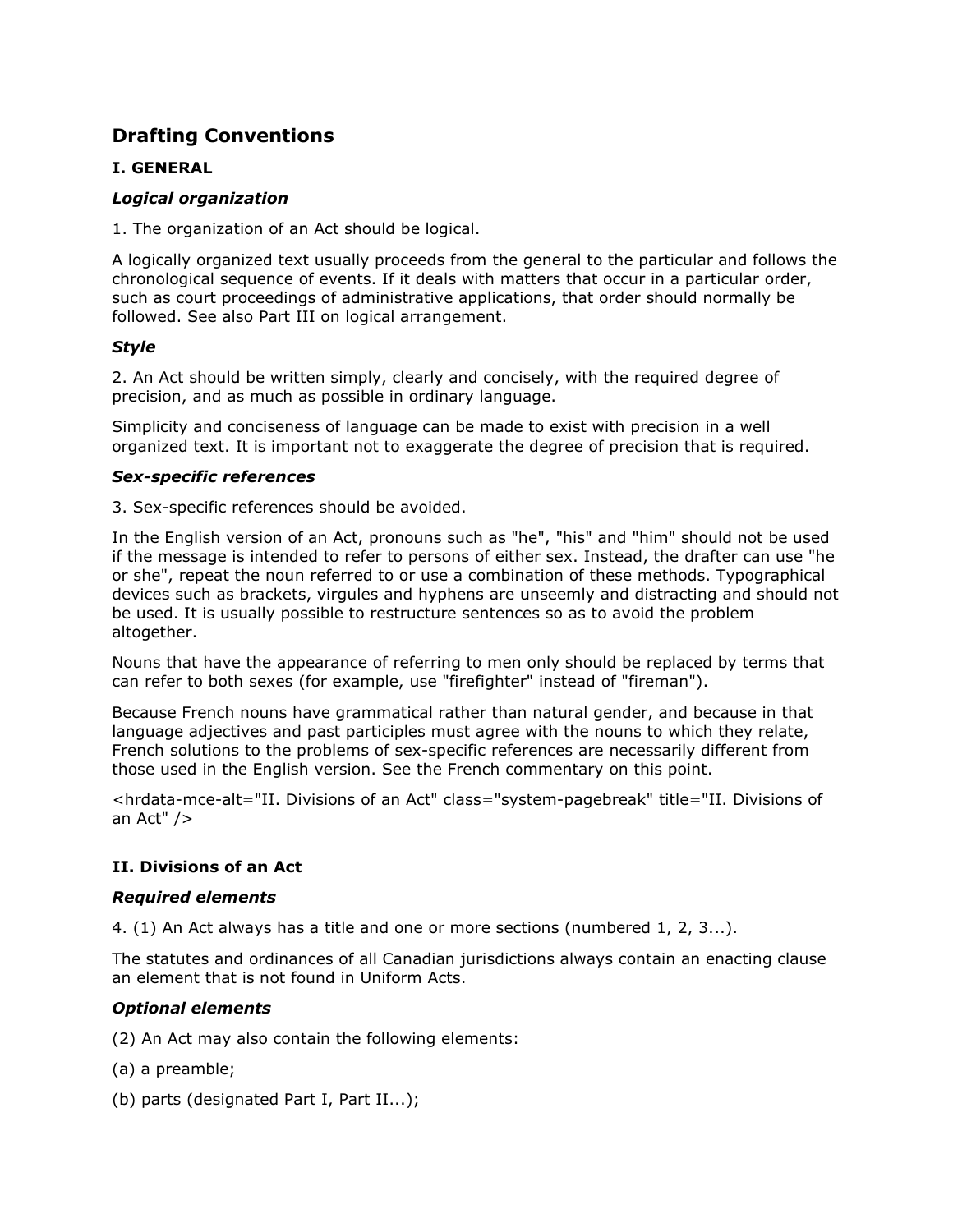(c) schedules (designated Schedule I, Schedule II...);

(d) forms (designated Form 1, Form 2...).

On the subject of preambles, see section 18.

If there is only one schedule or form, it is not necessary to number it.

# Subdivisions of sections

(3) A section may be subdivided into subsections (numbered  $(1)$ ,  $(2)$ ,  $(3)...$ ).

(4) A section that is not subdivided into subsections and a subsection may be subdivided into clauses (lettered  $(a)$ ,  $(b)$ ,  $(c)$ ...).

 $(5)$  A clause may be subdivided into subclauses (numbered (i), (ii), (iii)...).

(6) A subclause may be subdivided into paragraphs (lettered  $(A)$ ,  $(B)$ ,  $(C)$ ...).

Excessive subdivision into clauses, subclauses and paragraphs should be avoided as it makes the text harder to understand. See subsection 30(1).

#### **Definitions**

5. Definitions form part of a section or subsection and are separated by semicolons. They begin with a lower-case letter and are not lettered or numbered. Subdivisions, if any, within an individual definition take the form of clauses and are indented, separated by commas, and identified as (a), (b), and so forth.

In bilingual Acts, because definitions are arranged alphabetically in each language, a system of cross-references is necessary. It is recommended that the corresponding term in the other language be shown in brackets at the end of each definition.

There are conventional differences between French and English usage in the form of definitions.

The following example shows the recommended form of a provision containing a series of definitions:

1. In this Act,

"Minister" means the Minister of Agriculture; ("Ministre")

"weed" means dandelion, ragweed or thistle. ("mauvaise herbe")

#### Form of sections and their subdivisions

6. Sections and subsections begin with a capital letter and end with a period. Clauses are indented, begin with a lower-case letter and are separated by semicolons. Subclauses are further indented, begin with a lower-case letter and are separated by commas. Paragraphs are still further indented, begin with a lower case letter and are separated by commas.

The "paragraph" used by some jurisdictions requires introductory words like "the following" followed by a colon. The paragraphs are indented and numbered with Arabic numerals. They begin with an upper-case letter and are separated by a period. Like clauses, they must be grammatically parallel, but they may consist of complete sentences or of fragments. The "paragraph" is more autonomous than the clause, which must be an integral part of a single sentence.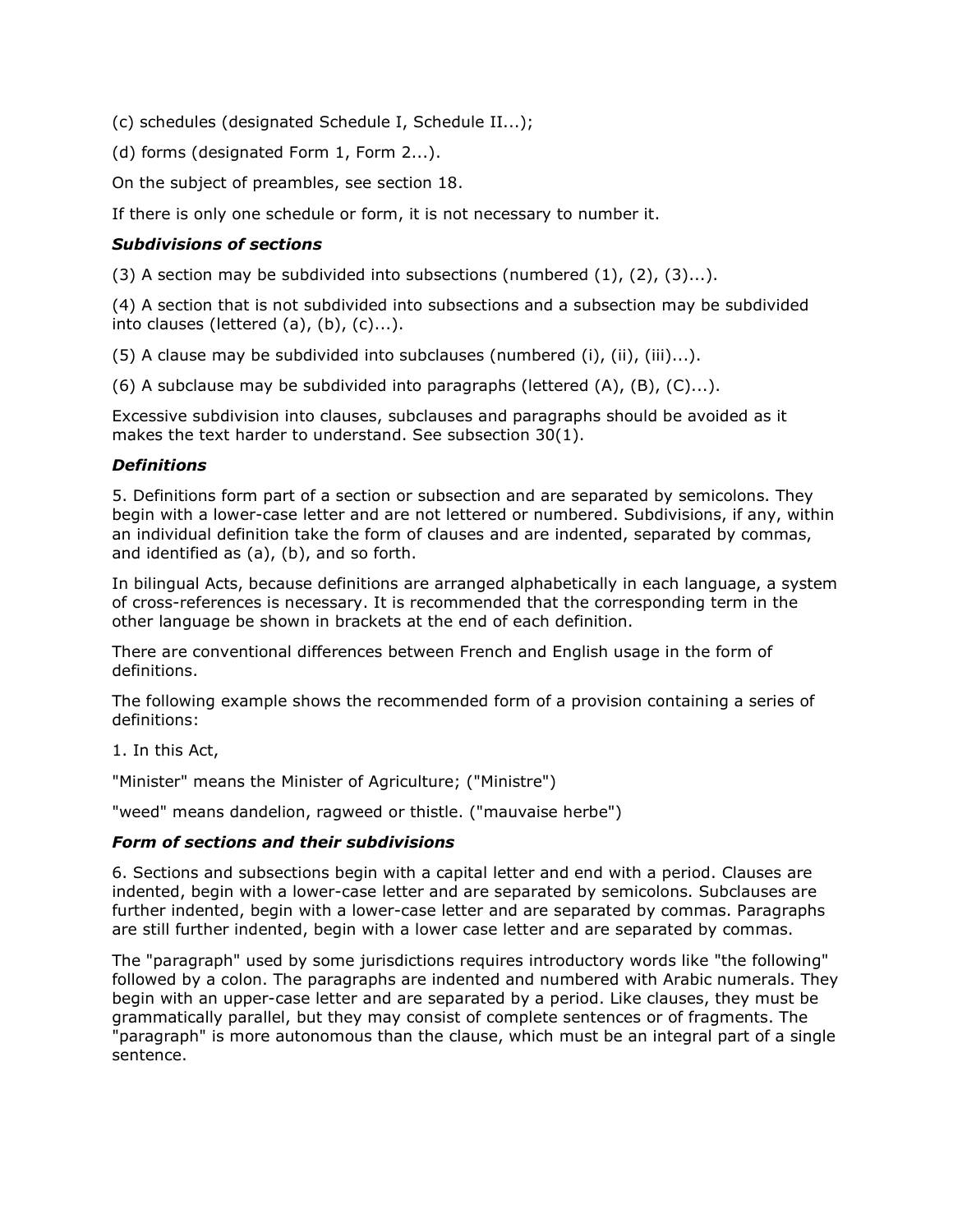<hrdata-mce-alt="III. Arrangement" class="system-pagebreak" title="III. Arrangement"  $/$ III. Arrangement

# Preamble

7. If a preamble is to be included, it follows the title.

## **Definitions**

8. Definitions should be set out in the first section of the Act, unless they apply only to a particular Part, section or group of sections. In that case, they should be placed at the beginning of the passage in question.

## Interpretation or application provisions

9. Provisions that deal with the interpretation or application of the Act should follow the definitions.

#### Regulation-making powers

10. Provisions conferring regulation-making powers should come at the end of the Act, preceding only the transitional or temporary provisions, those repealing or amending other Acts and the commencement provision.

If an Act is divided into Parts, it may be more practical to group the provisions conferring regulation-making powers at the end of the individual Parts to which they relate.

## Transitional or temporary provisions

11. Transitional or temporary provisions should follow the subject-matter to which they relate.

If they relate to the Act as a whole, they should follow the regulation-making powers.

#### Repealing and amending provisions

12. Provisions repealing or amending other Acts should precede the commencement provision.

#### Commencement provisions

13. The provision dealing with the coming into force of the Act should be its last section.

#### **Schedules**

14. Schedules, if they are necessary, should follow the last section of the Act.

It may be helpful to mention, in the heading of the schedule, the section to which it refers. The same is true in the case of forms (see section 15).

Forms

15. Forms, if it is necessary to include them in the Act, should be placed at the end of the Act, following the schedules, if any.

Normally, it is preferable to leave forms to be prescribed by regulation or by administrative procedures.

#### Marginal notes and table of contents

16. (1) Each section should have a succinct marginal note.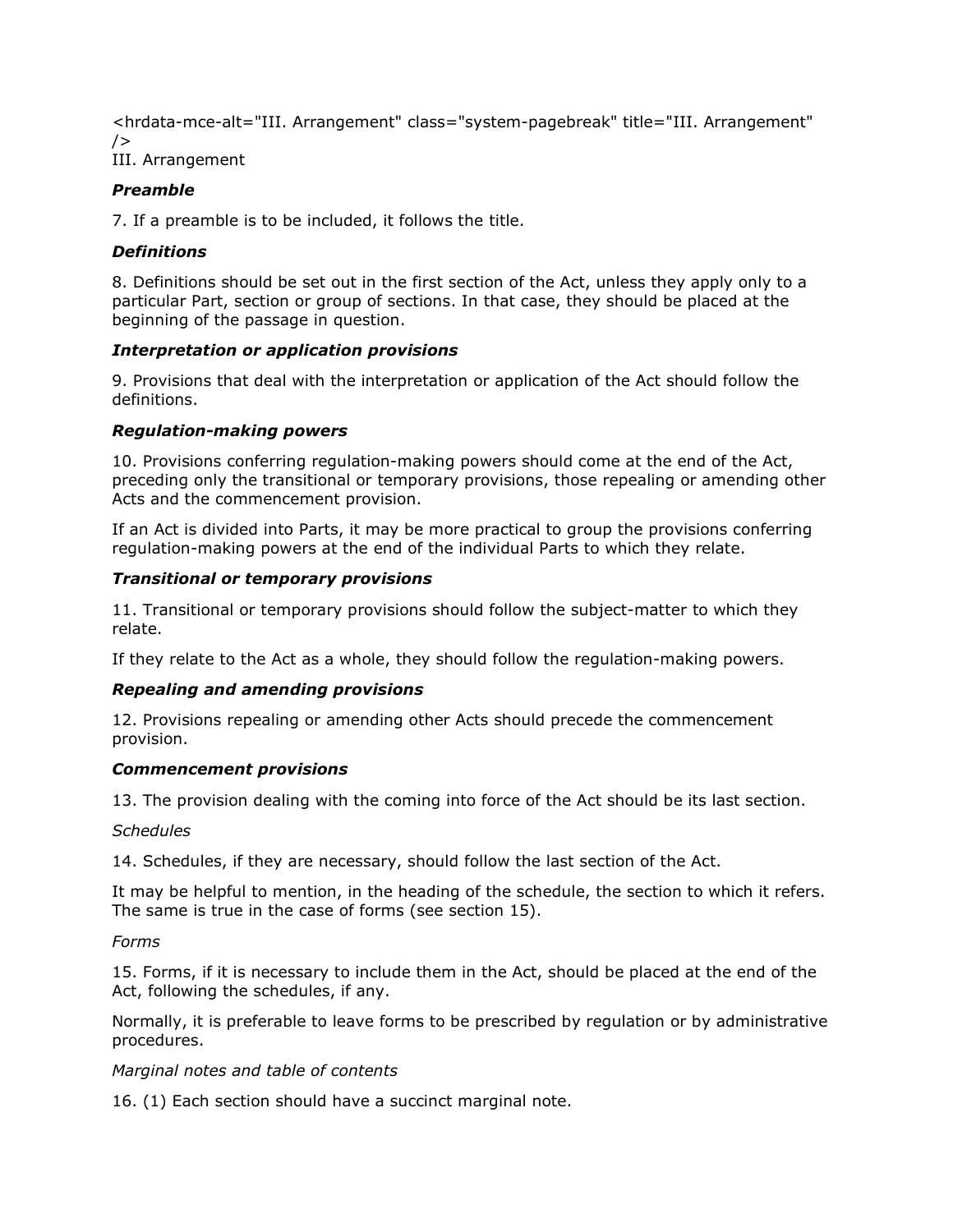(2) A table of contents setting out the marginal note for each section may be inserted between the title and first section of the Act.

A table of contents is useful for the drafter as well as for the reader, since its preparation requires further review of the Act's basic structure and exposes any flaws in its logical organization.

However, it the Act is very short, a table of contents is not necessary.

<hrdata-mce-alt="IV. Drafting Principles" class="system-pagebreak" title="IV. Drafting Principles" />

IV. DRAFTING PRINCIPLES

## Title

17. The title should succinctly indicate the Act's subject-matter.

#### Preamble

18. The use of preambles is not recommended.

#### Statement of purpose

19. If a statement of purpose is required, it should be structured as a section rather than as a preamble.

Explicit statements of purpose are rarely necessary, since the object of a well-drafted Act should become clear to the person who reads it as a whole. In general, legislation should not contain statements of a non-legislative nature. However, a specific statement of purpose is occasionally required (for example, to give guidance to the courts).

#### Parts

20. An act should be divided into Parts only if the subject-matter of each Part is clearly distinct.

The insertion of succinct headings before groups of related sections may be useful alternative for supplement to division into Parts.

#### **Definitions**

21. (1) Definitions should be used sparingly and only for the following purposes:

(a) to establish that a term is not being used in a usual meaning, or is being used in only one of several usual meanings;

(b) to avoid excessive repetition;

- (c) to allow the use of an abbreviation;
- (d) to signal the use of an unusual or novel term.

The drafter should not prepare the definitions until the main substantive provisions of the Act have been settled.

See also section 32.

#### No substantive content

(2) A definition should not have any substantive content.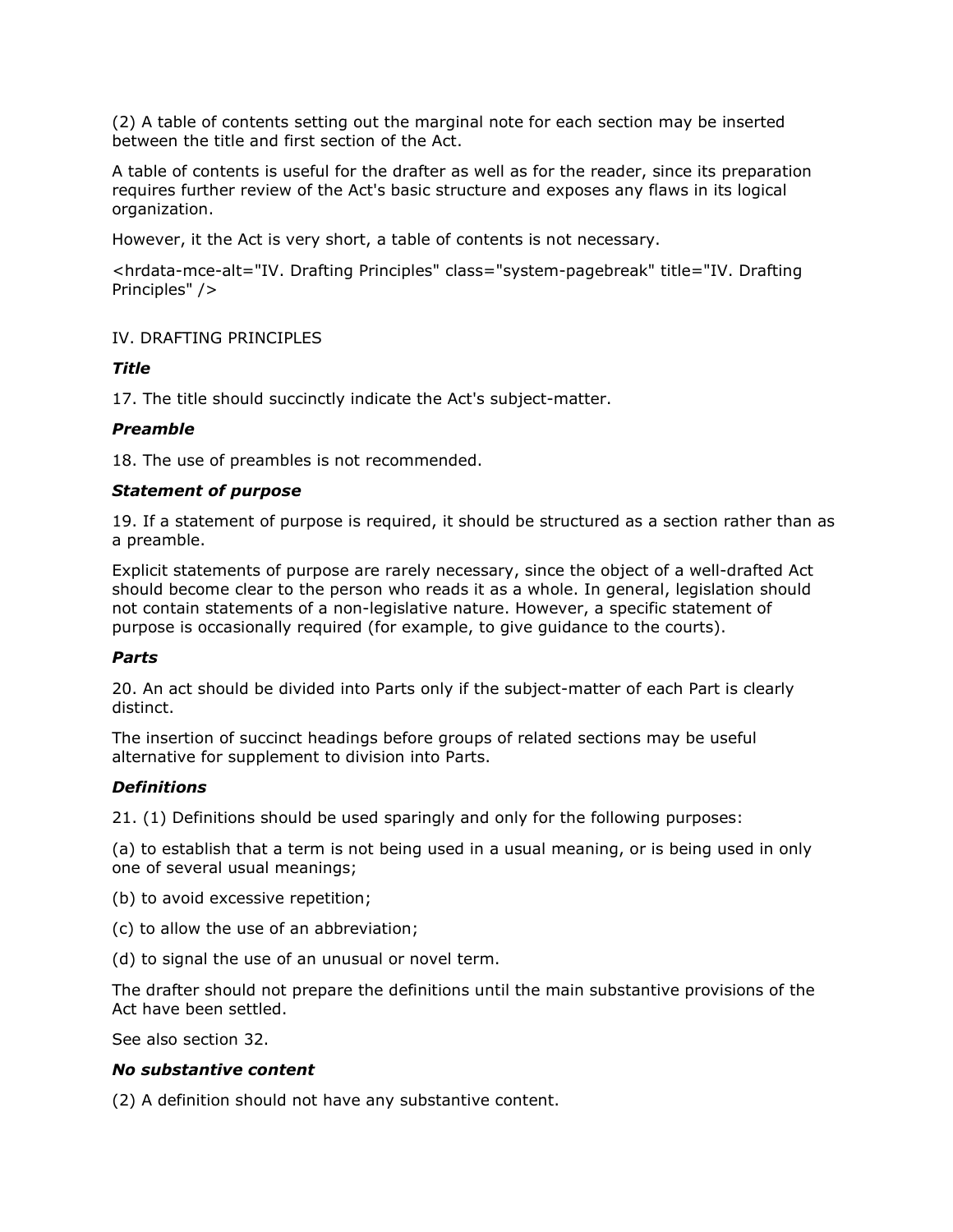Statements of the application of the Act should be made in substantive provisions rather than definitions.

# **Artificiality**

(3) A definition should not give an artificial or unnatural sense to the tem defined.

#### "Means" and "includes"

(4) "Means" and "includes" have different uses.

Note that the French version of this subsection is different.

"Means" is appropriate for exhaustive definition (where French uses s'entend de, or no linking word at all). "Includes" is appropriate for two kinds of definitions; those that extend the defined term's usual meaning (here French uses techniques such as *assimiler à*), and those that merely give examples of the defined term's meaning without being exhaustive (here, French generally uses *s'entend notamment de*). When a bilingual Act is being prepared, the two drafters must consider the issues together.

The drafter should exercise caution when using "includes". It should not be used in exhaustive definitions, and the contradictory "means and includes" should never be used.

#### **Consistency**

(5) A defined term should never be used in the same Act in a different sense.

See also subsection 34(2).

#### Content of section

22. (1) A section should deal with a single idea or with a group of closely related ideas.

#### Single Sentence

(2) A section (or, if it is divided into subsections, each subsection) should consist of a single sentence.

#### Short sentence

(3) Sentences should be as short as clarity and precision will allow.

Note that the French version of subsection 24(2) is different.

The tradition of one-sentence sections is not generally followed in French drafting, where a series of short sentences are often preferred to a single long one.

In both languages, it is desirable to keep sentences terse and simple. (In traditional English drafting, the one-sentence rule has often led to excessively long sentences.) If a sentence becomes long and convoluted, the drafter should first consider whether it contains redundant material and can be simplified or (if there is no redundancy) whether it would be more appropriate to break it into two or more subsections. The French drafter may also resort to the technique of creating two or more sentences within the original provision.

In a bilingual Act, although the French version of a section or subsection may contain two or more sentences and the English only one, the formal structure of both versions must remain the same (for example, it would not be acceptable to have two subsections in one version and three in the other).

#### Use of clauses and further subdivisions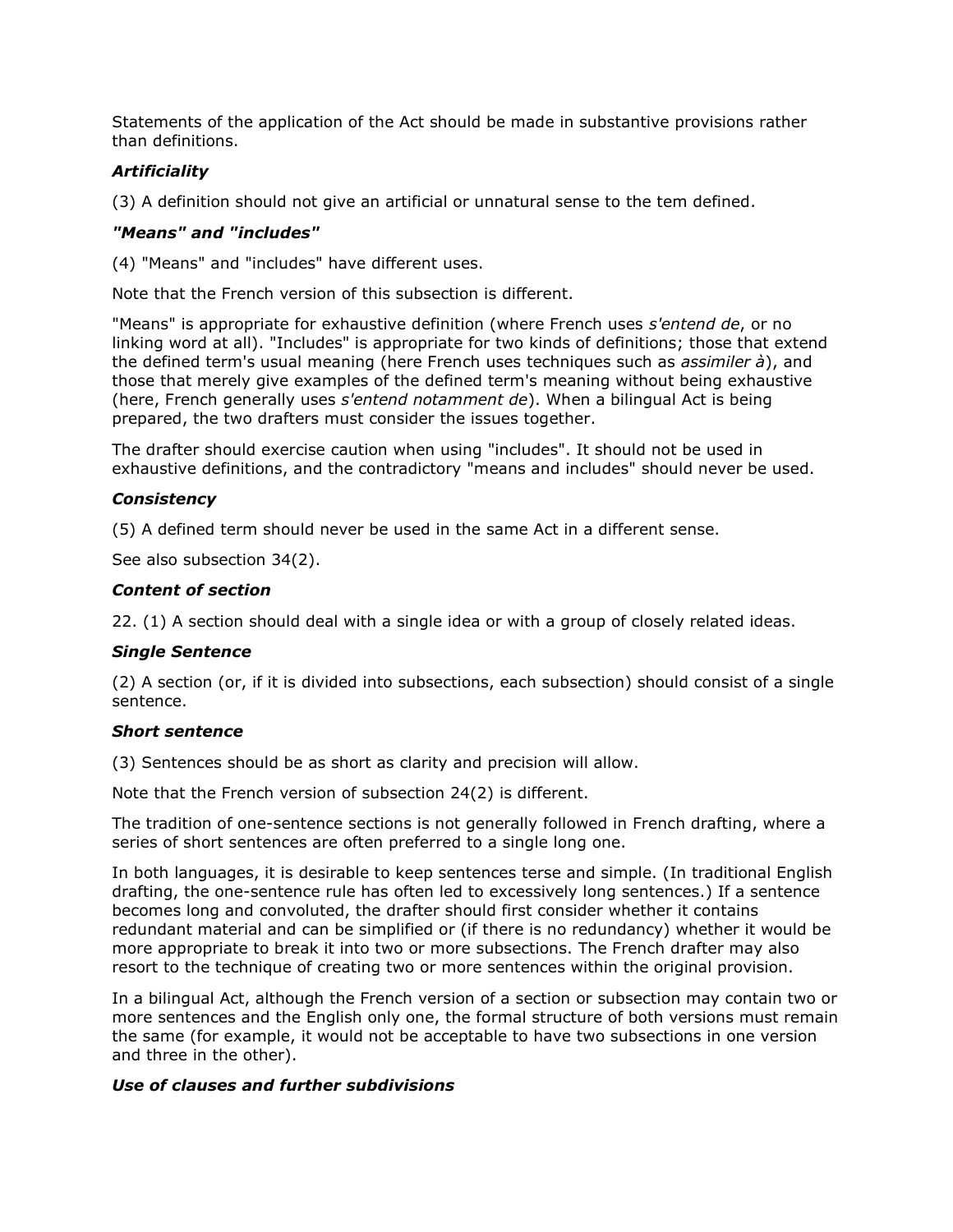23. (1) Clauses should be used only if they improve communication of the message to the reader. Subclauses and paragraphs should be used even more sparingly.

### "Clause sandwiches"

(2) "Clause sandwiches" should be avoided.

Arrangements of a flush passage followed by a series of clauses and a closing flush are undesirable. Even more undesirable are similar arrangements containing two series of clauses, interrupted by a flush passage. They are apt to lead the drafter into errors of grammar and logic, and are difficult to read in either language. In bilingual drafting, "clause sandwiches" make it difficult sometimes impossible to ensure close correspondence of form between the two versions.

## Parallelism

(3) Clauses and further subdivisions should be grammatically and logically parallel to one another.

## Connection words

(4) A series of clauses or further subdivisions should usually be linked by one "and" or "or", placed at the end of the second-last item in the series.

No conjunction should be used if the subdivisions follow a complete sentence (e.g. "The court may give directions with respect to the following matters:...."). It is best to omit "and" and "or" if their use could cause confusion.

Note that the French version of this subsection is different.

In French drafting, the fact that the series is conjunctive or disjunctive is indicated by appropriate introductory words, not by literal equivalents of "and" and "or".

#### Verbs in present indicative

24. (1) Verbs should appear in the present tense and indicative mood unless the context requires an exception.

The use of "shall" as an imperative is the major exception to this rule.

#### Passive undesirable

(2) Restraint should be exercised in the use of the passive voice.

#### Duties and prohibitions

(3) "Shall" is used to impose a duty or (with "not" or "no") a prohibition.

#### Powers, rights and choices

(4) "May" is used to confer or indicate a power, right or choice.

Note that the French versions of subsections (3) and (4) are different.

In French drafting, an obligation is usually imposed by the present indicative form of the verb, occasionally by auxiliaries such as *doit* or est tenu de. A prohibition is indicated by the use of the auxiliary ne peut, by il est interdit de or sometimes by the auxiliary ne doit. A power, right or choice is indicated by the auxiliary *peut* or occasionally by other phrases.

#### Internal references

25. Internal references should be used sparingly.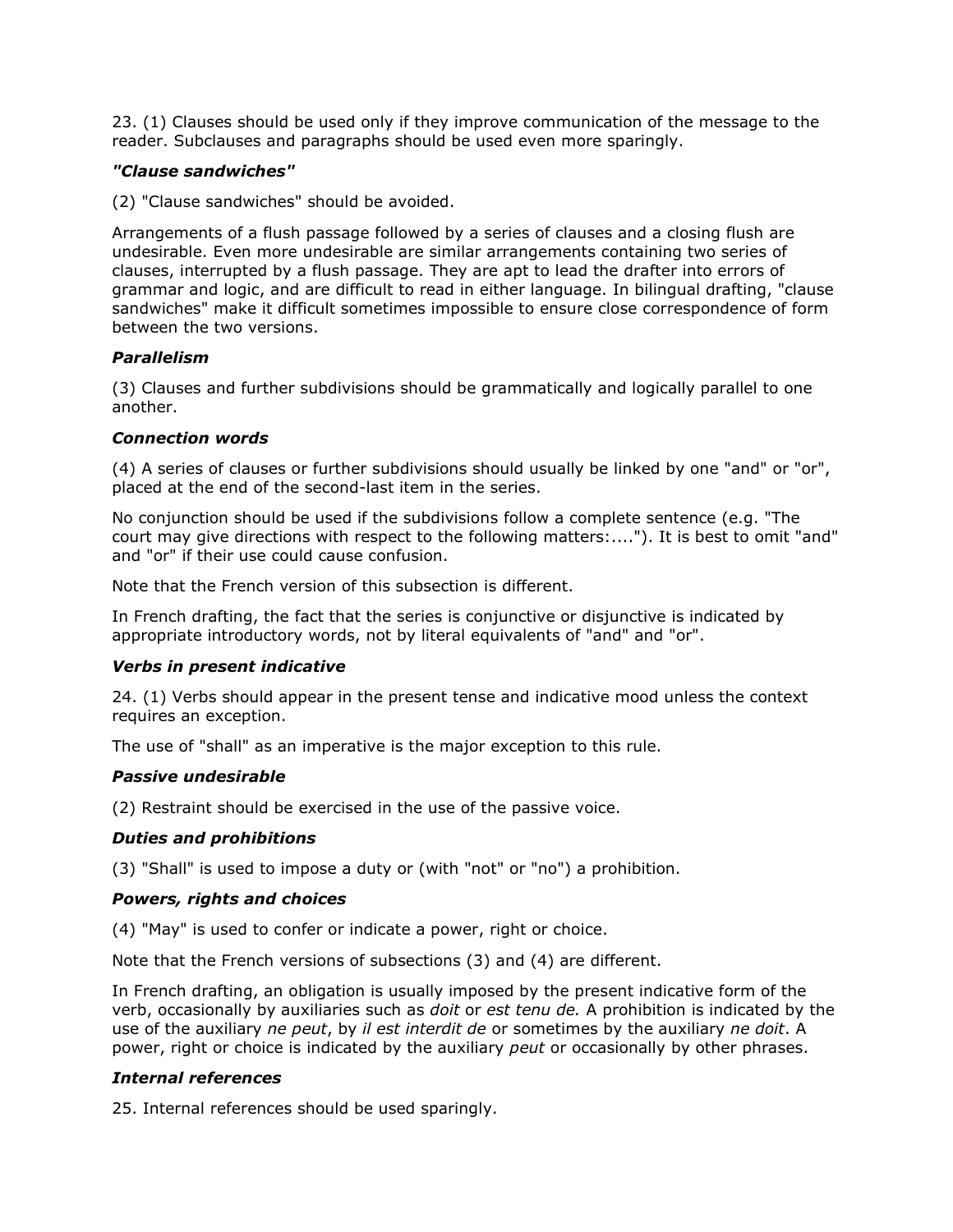A logical arrangement makes frequent internal references unnecessary.

Internal references should clearly identify the provisions referred to by their number or letter. It is not necessary to describe the provision referred to as "of this Act", unless there is a danger of confusion with another Act that has been mentioned.

#### Derogations and restrictions

26. (1) Derogations and restrictions ("notwithstanding", "despite" and "subject to") should be used sparingly and only if there is an inconsistency, to make it clear which provision is meant to prevail.

Inconsistencies can often be eliminated by reading the passage.

(2) If provision 1 is meant to prevail over provision 2, it is sufficient to say that 1 applies notwithstanding (or despite) 2, or that 2 is subject to 1. The two devices should not be used simultaneously.

#### Placement of new provisions

27. (1) A new provision should be inserted in the most logical place.

#### Designation of new provisions

(2) The numbers or letters assigned to new provisions are determined in accordance with the decimal system adopted by the Conference (1968 Proceedings pages 76-89).

#### Changes to original structure

(3) Amendments to existing Acts should not detract from the readability of the original structure.

Rather than attaching new provisions to an existing structure, perhaps repeatedly, it may be desirable to rework the original structure.

#### Tables and mathematical formulas

28. Tables and mathematical formulas should be used if they make the text clearer and more concise.

#### Regulation-making powers

29. Regulation-making powers should be clearly expressed and should be no broader than is necessary.

<hrdata-mce-alt="V. Language" class="system-pagebreak" title="V. Language" /> V. LANGUAGE

#### Ordinary language

30. (1) An Act should be written as much as possible in ordinary language, using technical terminology only if precision requires it.

#### Intended audience

(2) The terminology of an Act should be suitable for its intended audience.

#### Redundancies and archaisms

31. Redundant or archaic words and phrases should be avoided.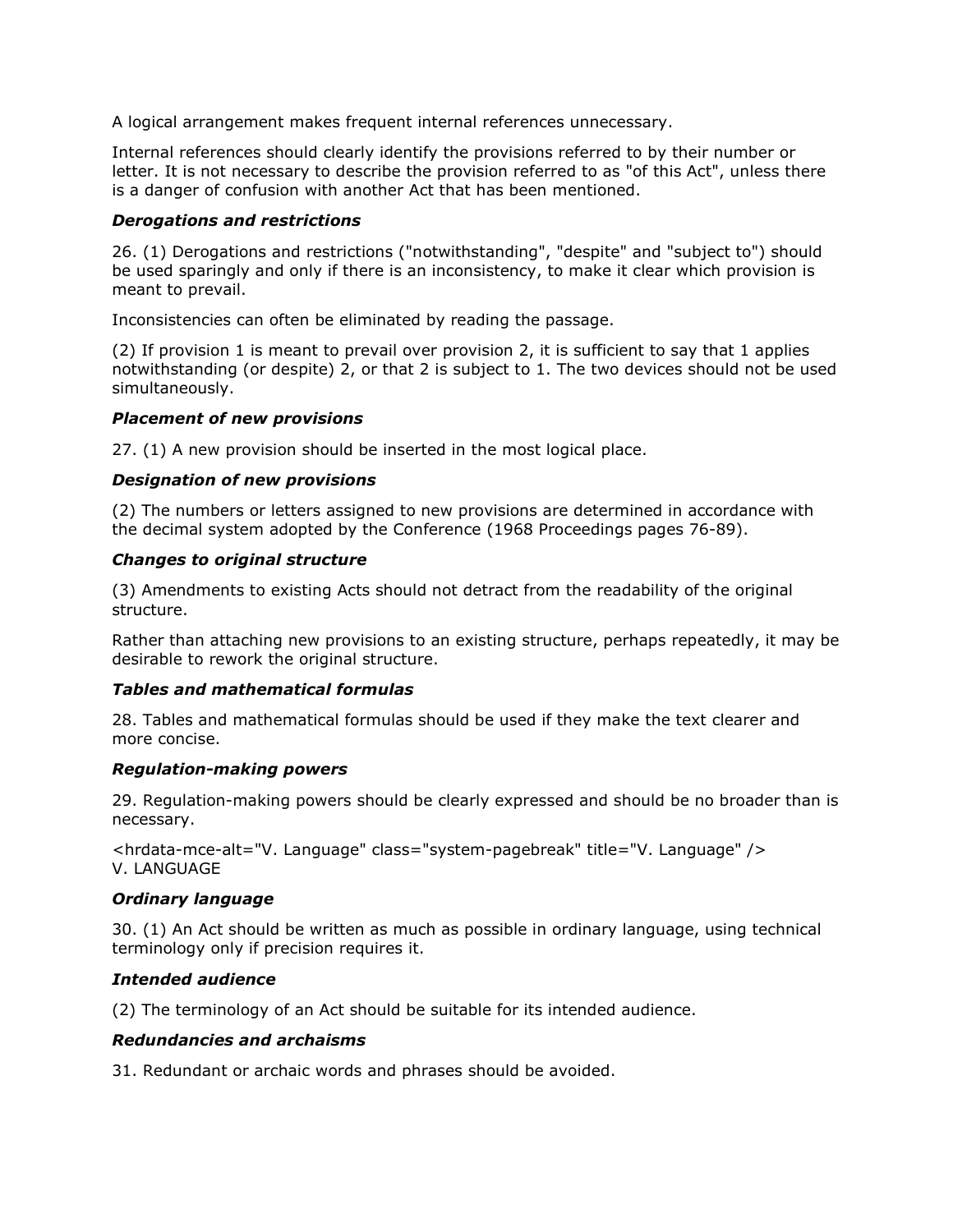It is desirable to examine stock phrases that take the form of pairs or triplets (especially common in English for example, "give, devise and bequeath", "terms and conditions") in order to determine whether fewer words could convey the desired meaning. Legislation should be written in a style that is correct and up to date without being either faddish or excessively conservative. Many words and phrases that are often seen in legal documents belong to an earlier age and are no longer well understood. They should be replaced by a contemporary equivalent. If they add nothing to the message, as is often the case, they should be eliminated.

### **Neologisms**

32. Neologisms should be used with caution.

In principle, terms that are not found in standard reference works should be avoided in legislation. Sometimes it is necessary to invent a term or to use a recently coined term; in which case it is prudent to define it. The use of neologisms causes special problems in bilingual drafting.

Note that in bilingual common law jurisdictions, often the use of neologisms is the only way to express in French with precision legal concepts that are derived from English law and lack any satisfactory French "functional equivalent".

## Other languages

33. Terms from languages other than English should be used only if they are generally understood and if there is no equally clear and concise way of expressing the concept in English.

Latin and other foreign terms are used even less often in French than in English.

#### **Consistency**

34. (1) Different terms should not be used to express the same meaning within a single Act.

(2) The same term should not be used with different meanings within a single Act, unless, in a given context, the particular meaning that is intended is perfectly clear and no other term is suitable.

The exception does not apply to defined terms, which should never be used in a different sense than that of the definition. See subsection 21(5).

<hrdata-mce-alt="VI. Bilingual Drafting" class="system-pagebreak" title="VI. Bilingual Drafting" /> VI. BILINGUAL DRAFTING

Bilingual legislation should be prepared by two drafters, one responsible for each version, who co-operate on a basis of equality.

Ideally, both drafters should be bilingual. The participation of linguists and translators is often helpful.

Although it is usually faster and may seem easier to conduct the drafting process in only one language and to prepare a translation once the unilingual draft is settled, the quality of both versions is significantly improved by co-drafting.

#### **Substance**

35. The English and French versions of a bilingual Act must be identical in substance.

# Linguistic quality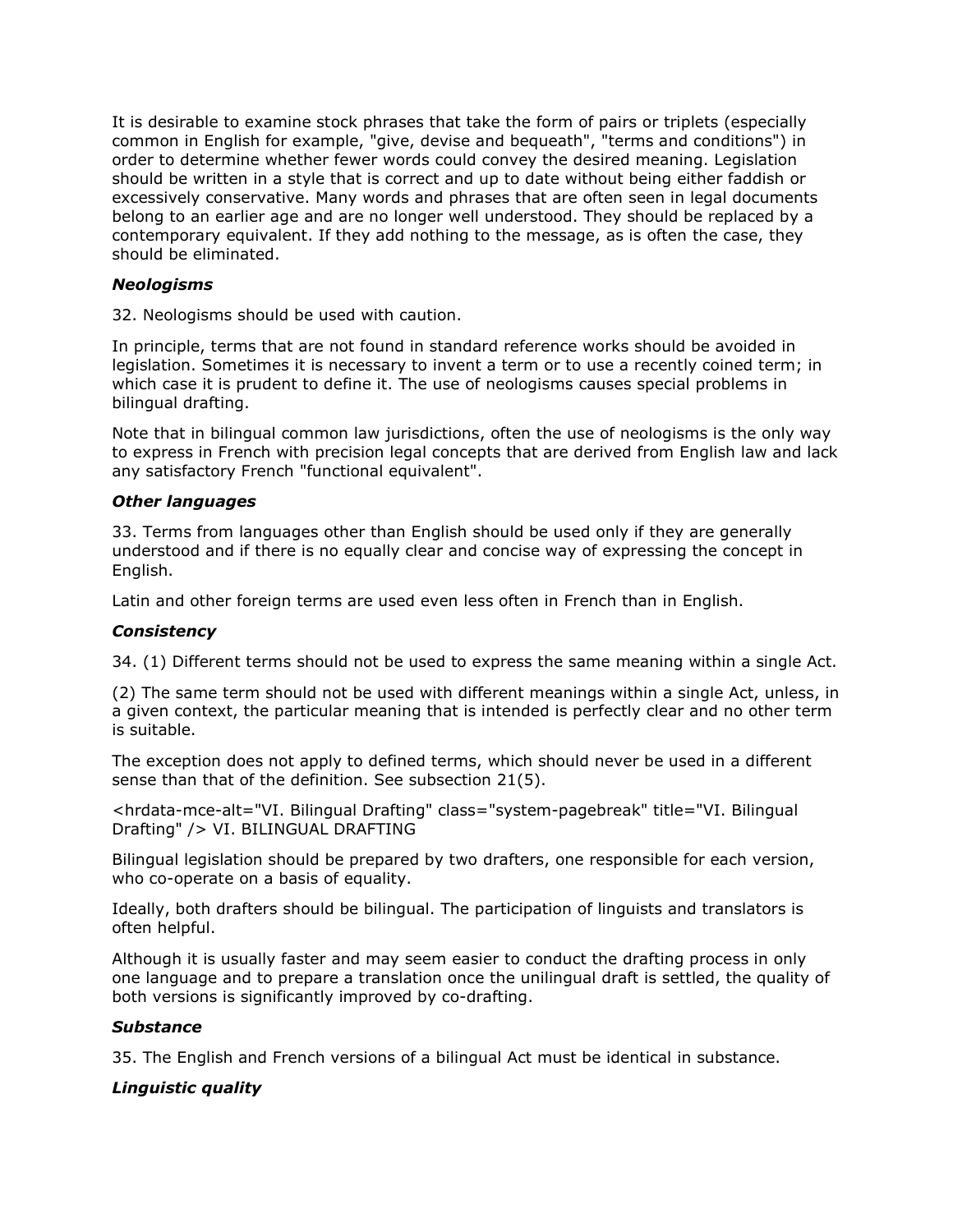36. Each version should be written in correct and idiomatic language, and neither version should be forcibly adjusted to fit the peculiarities of the other language.

In bilingual drafting, both drafters must be ready to make necessary compromises in order to reconcile the need for linguistic quality with the need for identity of substance and close correspondence of structure.

### **Structure**

37. (1) The structure of the Act should be the same in both versions.

Parallelism at the structural level promotes identity of substance. It is likewise a valuable tool for the increasing number of bilingual users and interpreters of the law who compare the two versions.

#### Acceptable differences

(2) It is not necessary that corresponding English and French provisions use the same syntax.

(3) One version of a subsection (or of a section that contains no subsections) may contain a different number of sentences than the other.

(4) Occasionally, a definition that is present in one version may not be necessary in the other.

RAPPORT DU COMITÉ CHARGÉ D'ÉLABORER UN PROTOCOLE DE RÉDACTION LÉGISLATIVE BILINGUE POUR L'HARMONISATION À L'INTENTION DE LA CONFÉRENCE DES LOIS AU CANADA (Rapport Majoritaire)

#### INTRODUCTION

Faire l'historique du Protocole canadien de rédaction législative, c'est remonter aux origines de la Conférence pour l'harmonisation des lois au Canada (ancien nom : Conférence sur l'uniformisation des lois du Canada) et c'est en suivre étroitement l'histoire. Dès sa première assemblée annuelle en 1918, la Conférence, qui portait alors le nom de Conference of Commissioners on Uniformity of Laws throughout Canada, forma un comité chargé d'élaborer à son intention des règles de rédaction législative. Le comité présenta un rapport, qui fut adopté au cours de la deuxième assemblée annuelle, en 1919.

En 1941, la Conférence demanda à un nouveau comité, qui se composait d'Erich H. Silk, de l'Ontario, et de J.P. Runciman, de la Saskatchewan, de réviser les règles adoptées en 1919. Le rapport de ce deuxième comité fut reçu et adopté en 1942. À la requête de la Conférence, les commissaires représentant la Saskatchewan entreprirent, en 1947, une nouvelle révision des règles de rédaction. La Conférence adopta en 1948 le rapport d'E.C. Leslie et de J.P. Runciman, et les règles ainsi révisées figurèrent dans une brochure intitulée Uniformity of Legislation in Canada - An Outline, que publia la Conférence en 1949.

Les Conventions ainsi que les Commentaries présentement en vigueur résultèrent du travail effectué par le Legislative Drafting Workshop (l'ancêtre de la Section de rédaction législative), dont les membres se réunirent pour la première fois en 1969. Grâce au travail acharné de quelques-uns de ses membres, et particulièrement de Glen Acorn, de l'Alberta, la Conférence put adopter, en 1976, la plus récente version des Conventions. Les Commentaries to the Conventions, oeuvre d'Arthur Norman Stone, de l'Ontario, et de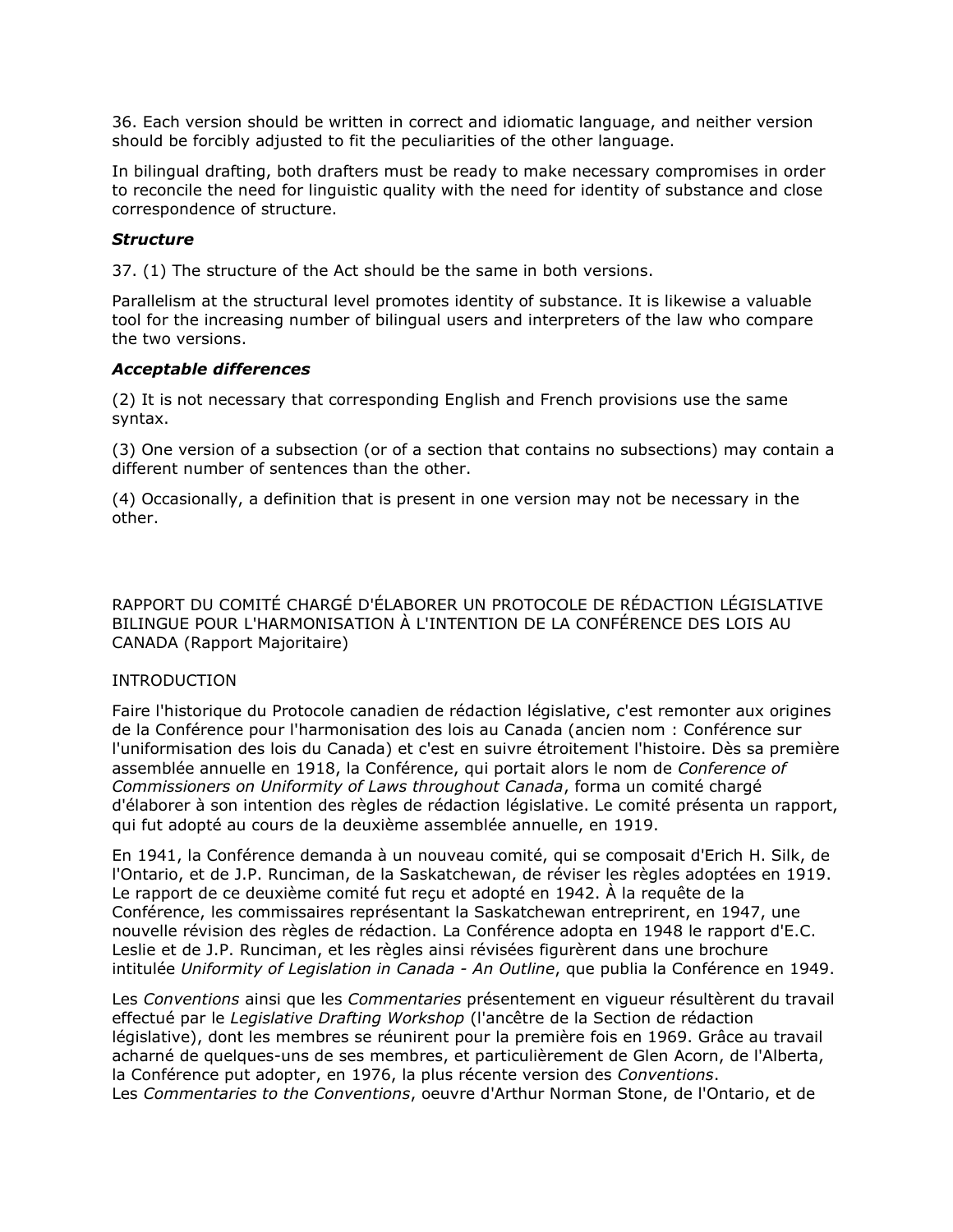James Ryan, de Terre-Neuve, furent adoptés en 1978. (Les Conventions de 1976 furent modifiées deux fois, en 1981 et 1986.)

Les Conventions présentement en vigueur, à l'instar des protocoles antérieurs, furent adoptées en anglais uniquement et ne s'appliquaient qu'à la rédaction anglaise. Lorsque la Conférence décida d'adopter ses lois uniformes en anglais et en français, il parut opportun qu'elle se dote d'un protocole officiel de rédaction valable pour les deux langues. Parmi ceux qui ont consacré des efforts à l'étude de la question, il faut mentionner Gérard Bertrand, Claude Bisaillon, Alain-François Bisson, Alexandre Covacs, Bruno Lalonde, Bernard Méchin et Louis-Philippe Pigeon. Un avant-projet français fut déposé, sans toutefois être adopté, lors de l'assemblée annuelle de 1984.

En 1987, il fallut toutefois se rendre à l'évidence qu'il n'était ni pratique ni réaliste d'avoir, pour la rédaction française et la rédaction anglaise, des protocoles distincts ne tenant aucun compte des règles applicables dans l'autre langue officielle. L'assemblée annuelle de Winnipeg établit par conséquent un comité des règles de rédaction bilingues. Le comité devait présenter son rapport en 1988, mais il s'aperçut rapidement qu'il lui faudrait plus d'un an pour mener à bon terme une tâche d'une telle ampleur.

Le protocole de rédaction et les commentaires proposés dans le présent rapport se fondent en grande partie sur l'avant-projet français mentionné ci-dessus ainsi que sur les Conventions et les Commentaries présentement en vigueur. Les membres du comité tiennent à rendre publiquement hommage à tous leurs prédécesseurs qui ont grandement facilité leur tâche et justement mérité la reconnaissance de tous les rédacteurs législatifs du Canada.

Le protocole proposé dans le présent rapport a été rédigé principalement par Cornelia Schuh, Donald Revell et Michel Moisan, du Bureau des conseillers législatifs de l'Ontario, qui ont bénéficié des commentaires précieux des personnes suivantes : Peter Pagano (de l'Alberta), Michel Nantel (du Manitoba), Gérard Bertrand et Lionel Levert (d'Ottawa), Jean Allaire (du Québec) et Elaine Doleman et Bruno Lalonde (du Nouveau-Brunswick). Le rapport minoritaire de Bruno Lalonde, publié séparément dans les actes des assises de 1989, nous rappelle utilement qu'il existe plus d'une façon d'aborder un sujet aussi complexe que la rédaction législative.

La Section de rédaction législative de la Conférence rend de grands services en stimulant la discussion sur des questions intéressant les rédacteurs anglophones; il est maintenant temps qu'elle rende le même service à leurs collègues qui travaillent dans des milieux francophones et bilingues. Les auteurs du présent document osent espérer que le travail de la Conférence dans le domaine de la rédaction bilingue pourra à la longue contribuer à l'évolution du « style canadien » unifié que prédisait Elmer Driedger.

Le présent protocole se présente sous forme de règles impératives. Le lecteur ne doit cependant pas oublier qu'il ne s'agit que de lignes directrices. Les contextes particuliers exigeront souvent des exceptions et des modifications.

Les protocoles de rédaction, par leur nature même, mettent l'accent sur les questions de forme. Le rédacteur doit cependant veiller tant au fond du texte et à la logique de son organisation qu'à son aspect purement formel.

<hrdata-mce-alt="GÉNÉRALITÉS" class="system-pagebreak" title="GÉNÉRALITÉS" /> I GÉNÉRALITÉS

#### Composition logique

1. Le texte de loi est organisé de façon logique.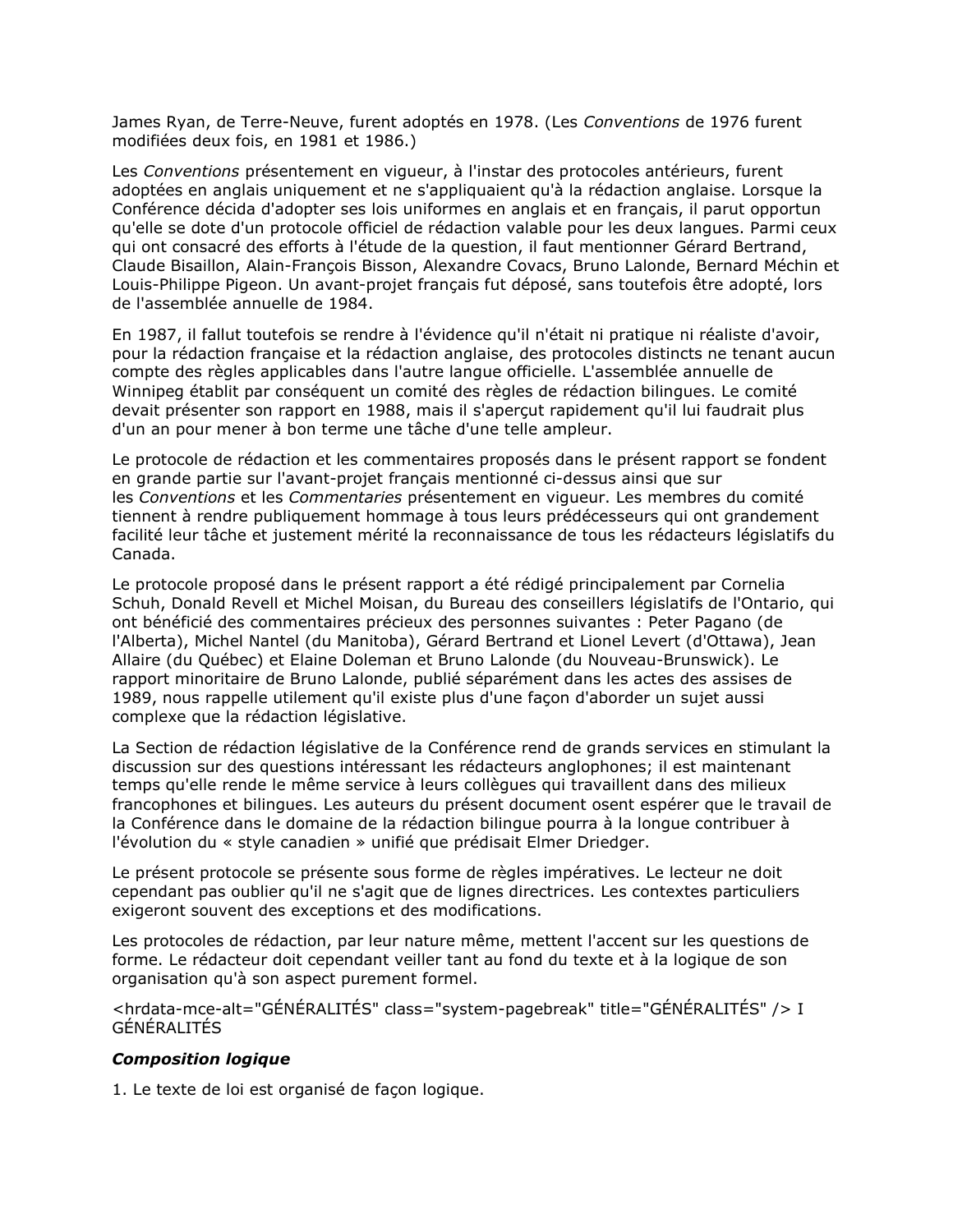Le respect de la progression normale des idées fait partie de la composition logique. Il convient de procéder du général au particulier et de présenter par exemple dans leur ordre chronologique les étapes d'une procédure judiciaire ou d'une demande adressée à une administration ou en émanant. Au sujet de la présentation logique, voir aussi la partie III.

# **Style**

2. Le texte de loi est d'un style simple, clair et concis et comporte le degré de précision nécessaire. Il convient d'employer, autant que possible, le langage courant.

Si le texte est bien organisé, la simplicité et la concision cadreront bien avec la précision. Il ne faut d'ailleurs pas exagérer le degré de précision nécessaire.

#### Caractérisation sexuelle

3. Il convient d'éviter toute caractérisation sexuelle.

Se rappeler que le texte s'adresse aux femmes autant qu'aux hommes.

Les artifices typographiques (parenthèses ou tirets par exemple) déparent le texte et entravent sa lecture; leur emploi est donc déconseillé.

Il convient d'éviter les termes qui semblent ne viser que les hommes, et de privilégier l'emploi de termes « neutres » comme « quiconque » ou « la personne qui ». Pour éviter l'alourdissement du discours, on peut toutefois utiliser le masculin générique (« le président », « l'auteur de la demande ») et le masculin pluriel (« les employés », « les fonctionnaires »).

Les solutions aux problèmes de la caractérisation sexuelle se présentent d'une toute autre façon en anglais, en raison du fait que les substantifs anglais n'ont pas de genre grammatical, et également parce que les mots anglais s'accordent en nombre mais non pas en genre. Voir le commentaire anglais à ce sujet.

<hrdata-mce-alt="LÉMENTS DU TEXTE DE LOI" class="system-pagebreak" title="LÉMENTS DU TEXTE DE LOI" /> II. ÉLÉMENTS DU TEXTE DE LOI

#### Éléments obligatoires

4. (1) Les éléments obligatoires d'un texte de loi sont le titre et les articles (numérotés de la façon suivante : 1, 2, 3...).

Les lois (et ordonnances) de toutes les autorités législatives du Canada comportent toujours une formule d'édiction, élément qui ne figure pas dans les lois uniformes.

#### Éléments facultatifs

(2) Le texte de loi peut en outre comporter les éléments suivants :

- a) un préambule;
- b) des parties (ainsi désignées : Partie I, Partie II...);
- c) des annexes (ainsi désignées : Annexe I, Annexe II...);
- d) des formules (ainsi désignées : Formule 1, Formule 2...).

Au sujet des les préambules, voir l'article 18.

Il est inutile de numéroter l'annexe ou la formule unique.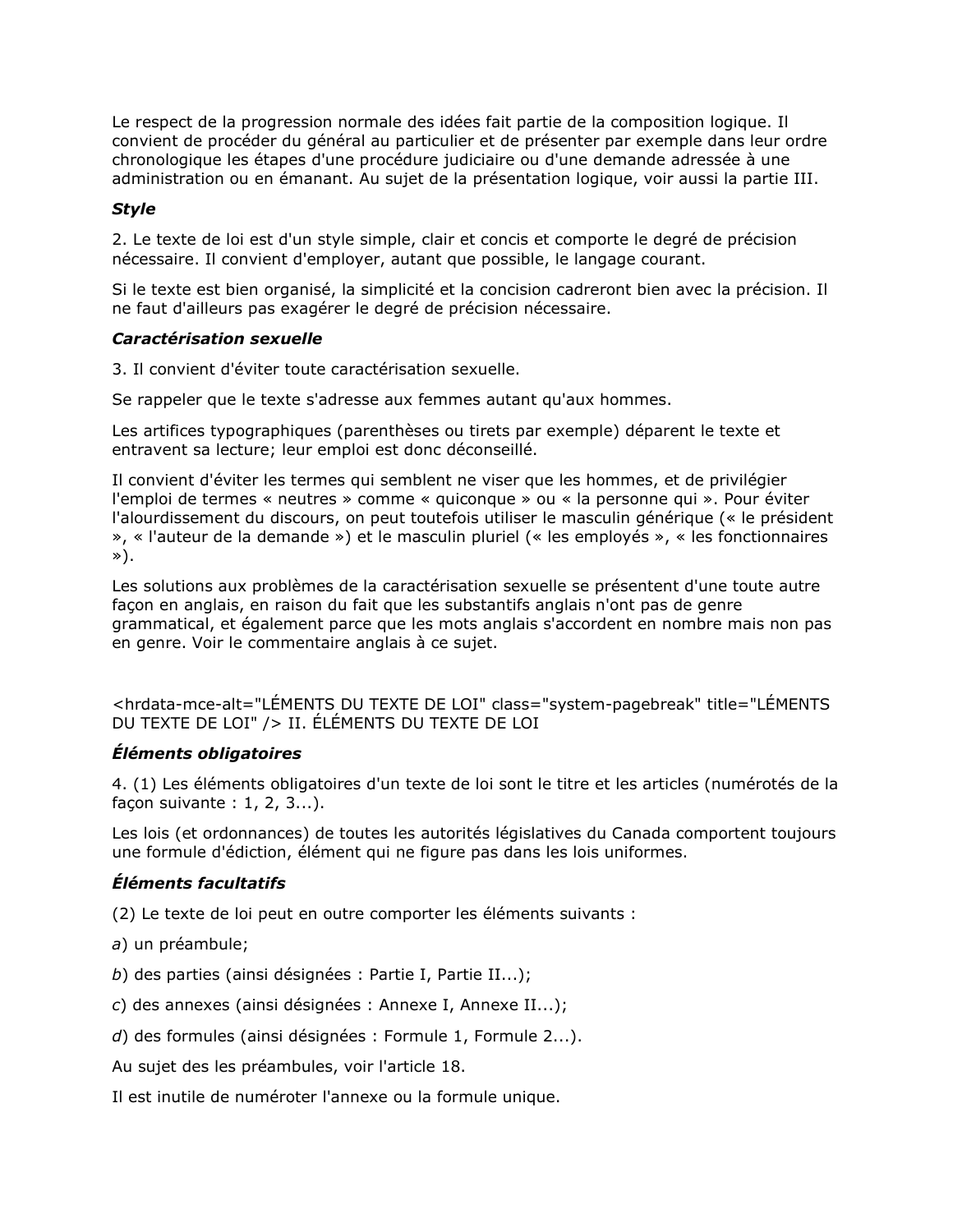# Sous-unités de l'article

(3) L'article peut comporter plusieurs paragraphes (ainsi numérotés : (1), (2), (3)...).

(4) L'article qui est d'un seul tenant et le paragraphe peuvent comporter plusieurs alinéas (ainsi désignées :  $a$ ),  $b$ ),  $c$ )...).

(5) L'alinéa peut comporter plusieurs sous-alinéas (ainsi numérotés : (i), (ii), (iii)...).

(6) Le sous-alinéa peut comporter plusieurs dispositions (ainsi désignées : (A), (B), (C)...).

Il importe d'éviter le fractionnement excessif, qui réduit la clarté du texte. Voir le paragraphe 23(1).

## Définitions

5. La définition fait partie d'un article ou d'un paragraphe. Elle commence par une majuscule, se termine par un point et ne porte ni numéro ni lettre. Les sous-unités éventuelles à l'intérieur d'une définition sont des alinéas, qui se présentent en retrait quadruple, divisés par des points-virgules et désignés par a), b) et ainsi de suite.

Dans les lois bilingues, la présentation des définitions par ordre alphabétique dans les deux langues nécessite un système de renvois internes. Il est recommandé de faire suivre chaque définition dans une langue du terme défini dans l'autre langue (entre parenthèses).

Les conventions anglaises et françaises quant à la forme des définitions ne sont pas les mêmes.

L'exemple qui suit donne la forme recommandée de la disposition contenant des définitions en série :

1. Les définitions qui suivent s'appliquent à la présente loi.

« mauvaise herbe » Pissenlit, herbe à poux ou chardon. ( weed )

« ministre » Le ministre de l'Agriculture. ( Minister )

#### Forme des articles et de leurs sous-unités

6. Les articles et les paragraphes commencent par une majuscule et se terminent par un point. Les alinéas se présentent en retrait double, commencent par une minuscule et sont séparés par des points-virgules. Les sous-alinéas se présentent en retrait quadruple, commencent par une minuscule et sont séparés par des virgules. Les dispositions se présentent en retrait sextuple, commencent par une minuscule et sont séparées par des virgules.

Les « dispositions » qu'on trouve dans les textes de certaines autorités législatives se présentent en retrait double, numérotées en chiffres arabes. Elles commencent par des majuscules et se terminent par des points. Comme les alinéas, elles sont assujetties à la règle du parallélisme grammatical, mais elles peuvent comporter des phrases entières ou des morceaux de phrase. Elles sont plus autonomes que les alinéas, qui font toujours partie intégrante d'une seule phrase.

<hrdata-mce-alt="PRÉSENTATION" class="system-pagebreak" title="PRÉSENTATION" /> III.PRÉSENTATION

# Préambule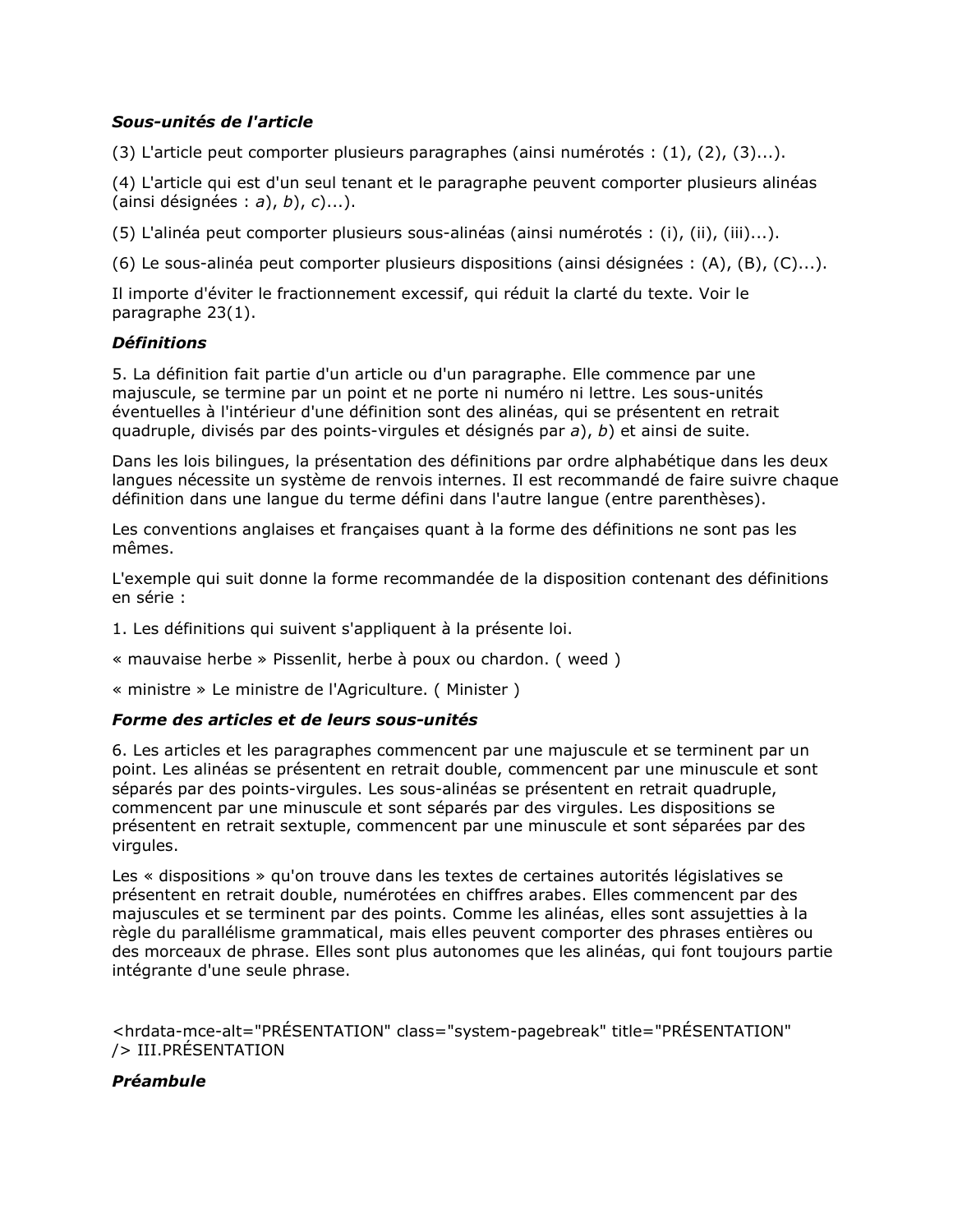7. S'il faut ajouter un préambule au texte, on le place à la suite du titre.

### **Définitions**

8. Les définitions constituent le premier article de la loi, sauf si elles ne portent que sur une partie ou sur un article ou groupe d'articles. Dans ce cas, elles se placent au début du passage dont il s'agit.

# Interprétation et champ d'application

9. Les dispositions relatives à l'interprétation ou au champ d'application de la loi suivent les définitions.

## Dispositions habilitantes

10. Les dispositions habilitantes se placent à la fin du texte de loi et ne sont suivies que par les dispositions transitoires ou temporaires, les dispositions portant abrogation ou modification d'autres lois et les dispositions d'entrée en vigueur.

Dans le cas d'une loi divisée en parties, il peut s'avérer préférable de grouper les dispositions habilitantes à la fin des parties visées.

## Dispositions transitoires ou temporaires

11. Les dispositions transitoires ou temporaires suivent le passage auquel elles se rapportent.

Si elles se rapportent à la loi dans son ensemble, elles suivent les dispositions habilitantes.

## Dispositions abrogatives ou modificatives

12. Les dispositions portant abrogation ou modification d'autres lois précèdent la disposition d'entrée en vigueur.

# Disposition d'entrée en vigueur

13. La disposition d'entrée en vigueur de la loi constitue son dernier article.

# Annexes

14. Les annexes, si elles sont nécessaires, se placent à la suite du dernier article de la loi.

Il peut s'avérer utile de mentionner, en tête de l'annexe, l'article auquel elle renvoie. Il en est de même pour les formules (voir l'article 15).

#### Formules

15. Les formules, s'il est nécessaire de les inclure dans le texte de loi, se placent à la fin, à la suite des annexes, le cas échéant.

Il vaut normalement mieux créer les formules par voie réglementaire ou administrative.

# Notes marginales et sommaire

16. (1) Chaque article est assorti d'une note marginale succincte.

(2) Un sommaire qui énonce la note marginale de chaque article peut s'insérer entre le titre et le premier article de la loi.

Le sommaire rend service non seulement au lecteur, mais encore au rédacteur, car sa préparation amène celui-ci à réexaminer le plan de la loi et à remédier éventuellement à des défauts de logique dans la structuration du texte.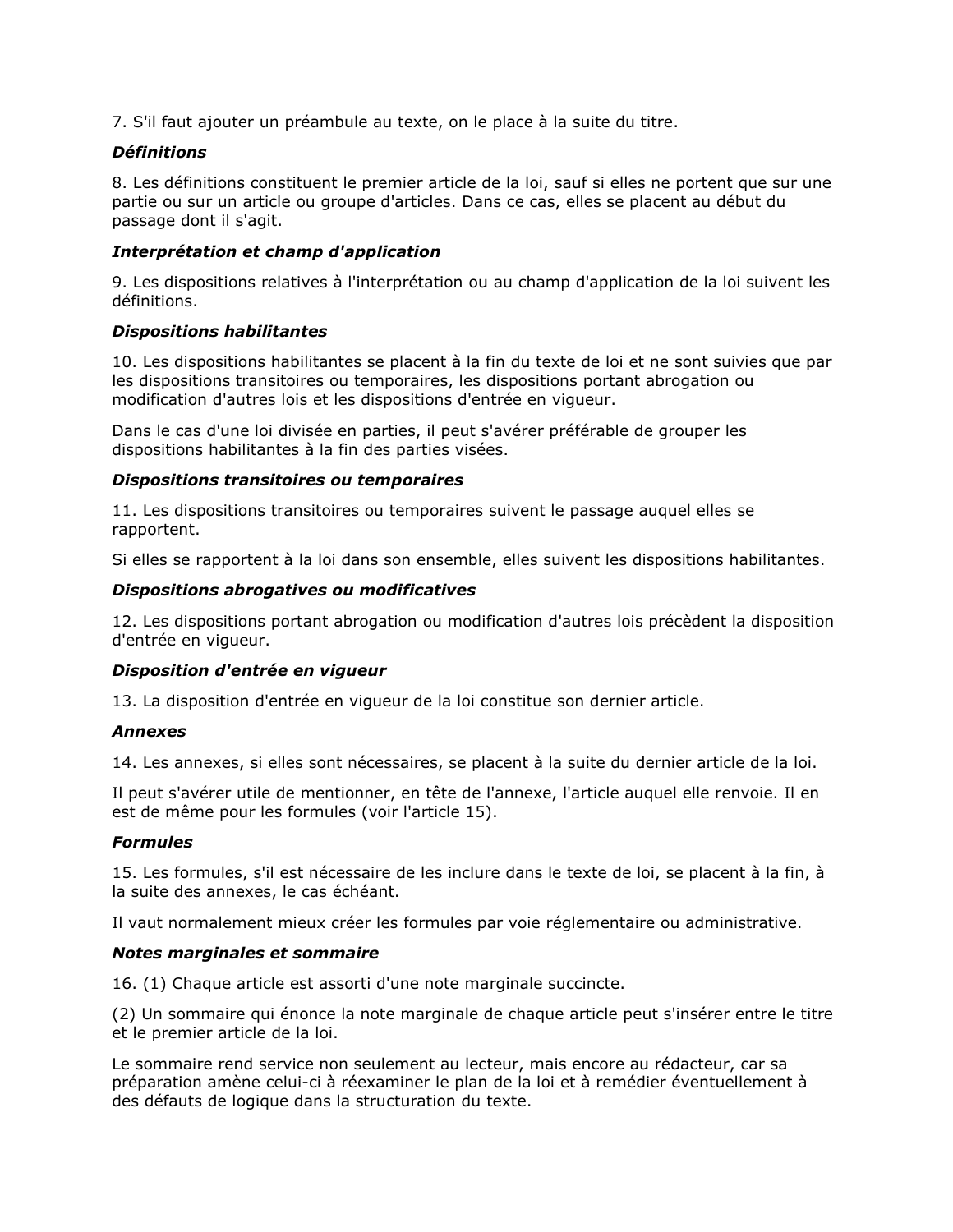Toutefois, un texte de loi qui est très bref n'a pas besoin d'un sommaire.

<hrdata-mce-alt="PRINCIPES DE RÉDACTION" class="system-pagebreak" title="PRINCIPES DE RÉDACTION" /> IV. PRINCIPES DE RÉDACTION

# Titre

17. Le titre de la loi indique brièvement la teneur de celle-ci.

# Préambule

18. Il est conseillé de ne pas faire usage de préambules.

## Énoncé de l'objet de la loi

19. Le cas échéant, il vaut mieux énoncer l'objet de la loi en article qu'en préambule.

Les énoncés de principes ne sont que rarement utiles, puisque la personne qui lit l'ensemble d'un texte de loi bien rédigé devrait facilement en comprendre l'objet. En règle générale, les textes législatifs ne doivent comporter que des dispositions de fond. Cependant, il est quelquefois souhaitable d'énoncer en termes précis le but d'une disposition (à l'intention des tribunaux par exemple).

## Parties

20. La division en parties ne se justifie que si l'objet de chacune d'elles est distinct.

Des intertitres succincts, placés au début de chaque groupe d'articles, peuvent utilement se substituer, ou même s'ajouter, aux parties.

## Emplois des définitions

21. (1) Il convient de faire un usage parcimonieux des définitions et de limiter leur emploi aux cas suivants :

a) utilisation d'un terme dans une acception peu courante, ou dans une seule de ses acceptions;

- b) souci d'éviter la répétition;
- c) souci d'employer une forme abrégée;
- d) utilisation d'un terme nouveau ou inusité.

Le rédacteur ne doit procéder à la rédaction des définitions qu'après avoir réglé les principales dispositions de fond de la loi.

Voir aussi l'article 32.

#### Teneur de la définition

(2) La définition ne doit pas comporter d'élément de fond.

S'il faut énoncer le champ d'application de la loi, il convient de le faire dans les dispositions de fond et non pas dans les définitions.

#### Sens naturels

(3) La définition ne doit pas donner aux termes définis des sens artificiels.

# Charnières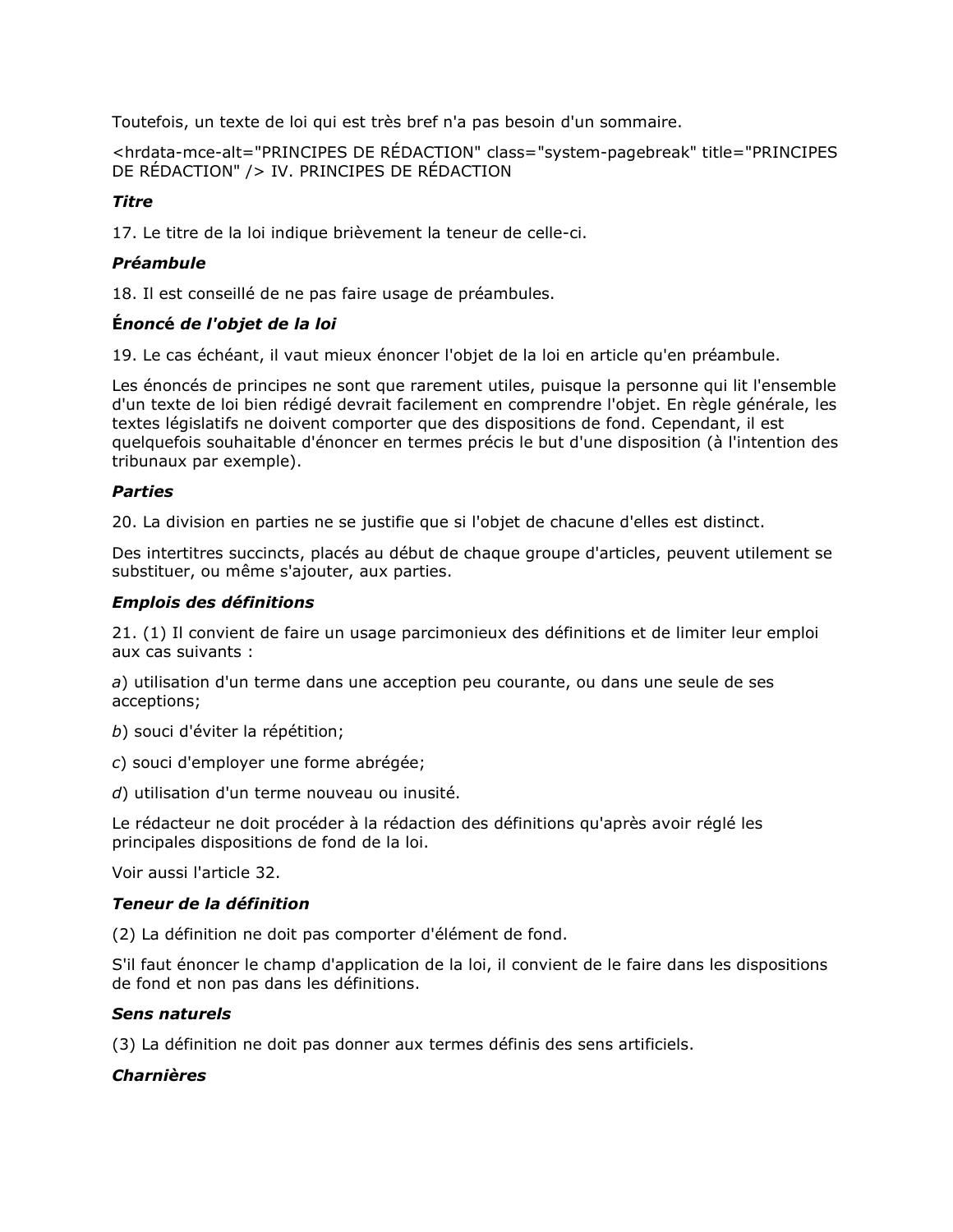(4) L'emploi éventuel de charnières pour articuler la définition doit tenir compte de la nuance de sens recherchée.

N.B. La version anglaise du présent paragraphe est différente.

L'équivalence absolue entre terme défini et définition peut se faire au moyen d'une phrase nominale sans l'emploi d'une charnière, ou au moyen d'une phrase verbale avec l'emploi de la charnière « s'entend de » (en anglais, le rédacteur utilise généralement means). La définition qui élargit la portée de l'acception courante du terme peut recourir à une technique telle que l'assimilation (le rédacteur anglais emploie ici *includes*). La définition non exhaustive, qui sert surtout à illustrer le sens ou la portée du terme défini, peut recourir à une charnière telle que « s'entend notamment de » (le rédacteur anglais emploie, ici aussi, includes).

En situation de bilinguisme législatif, lorsque le mot includes figure au texte anglais, les deux rédacteurs doivent s'assurer qu'ils veulent bien exprimer la même nuance de sens, chacun selon les ressources de sa langue de travail. Il importe d'éviter l'emploi abusif du mot *includes* (c'est-à-dire son emploi dans un contexte auquel *means* conviendrait mieux) et surtout la tournure contradictoire means and includes.

# Uniformité

(5) Le terme défini ne s'emploie pas, dans le même texte de loi, dans une autre acception.

Voir aussi le paragraphe 34(2).

## Contenu de l'article

22. (1) L'article traite d'une seule idée ou d'un groupe d'idées étroitement liées.

# Phrases

(2) L'article (ou le paragraphe, si l'article se divise en paragraphes) comporte une ou plusieurs phrases.

# Brièveté de la phrase

(3) La phrase doit être aussi brève que le permettent la clarté et la précision de l'énoncé.

N.B. La version anglaise du paragraphe 24(2) est différente.

La rédaction anglaise traditionnelle voulait que l'article ou le paragraphe, selon le cas, se compose d'une seule phrase.

Dans les deux langues, il convient de composer des phrases brèves et simples. (La règle traditionnelle anglaise de la phrase unique a souvent mené le rédacteur à créer des phrases interminables.) Si la phrase devient excessivement longue, le rédacteur doit d'abord repérer et supprimer les redondances éventuelles. En l'absence de redondance, la division en plusieurs paragraphes est une solution opportune. Enfin, le rédacteur français peut, à l'intérieur de la disposition même, créer plusieurs phrases.

Dans le cas d'une loi bilingue, la version française d'un article ou d'un paragraphe contiendra peut-être plusieurs phrases et la version anglaise une seule phrase, mais les deux versions doivent adopter la même structure formelle (par exemple, il est contreindiqué de faire coexister deux paragraphes dans une version avec trois dans l'autre).

# Emploi d'alinéas et d'autres sous-unités de l'article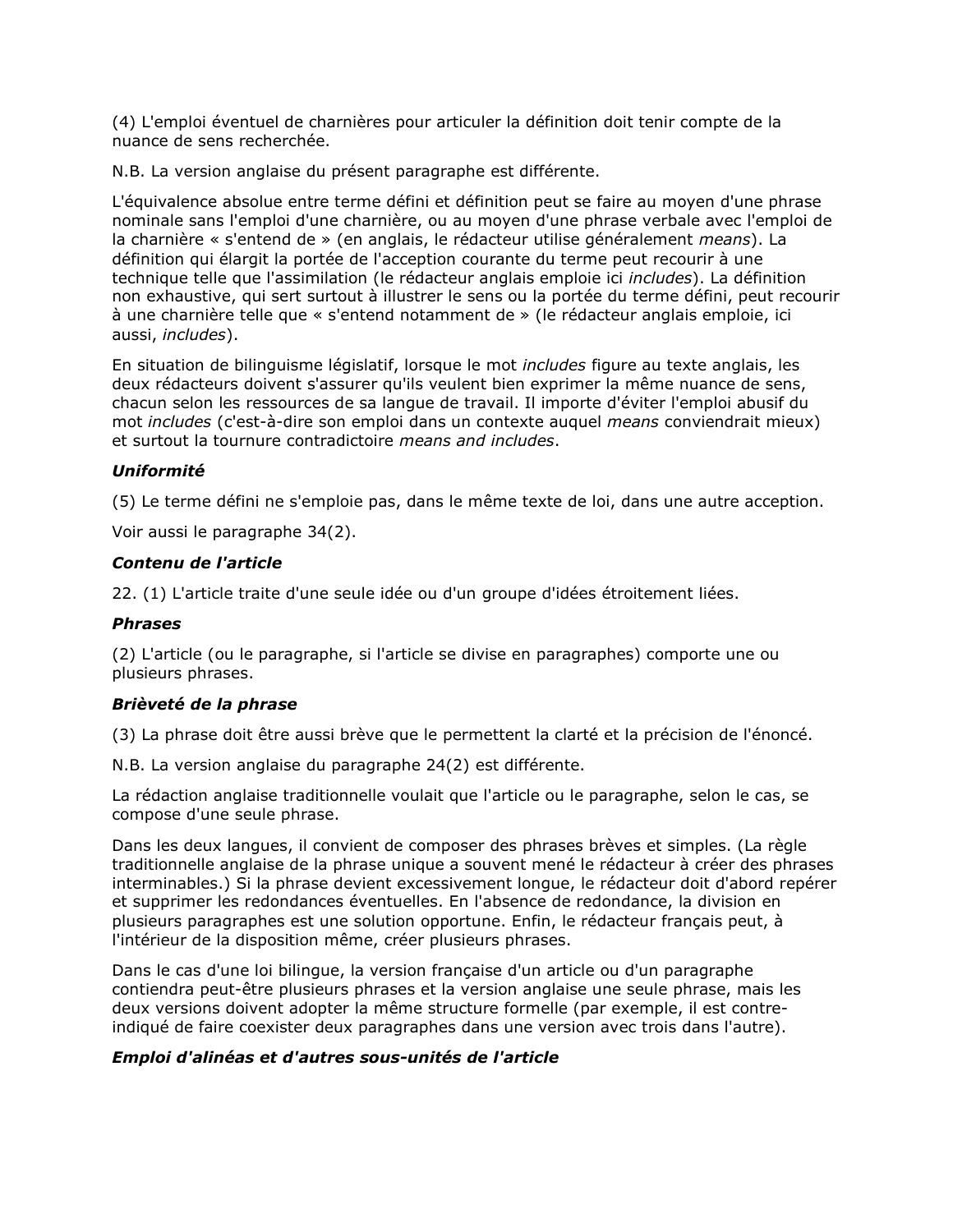23. (1) Il convient de limiter l'emploi des alinéas aux contextes où ils aident vraiment à communiquer le message au lecteur. Les sous-alinéas et les dispositions doivent être employés encore plus parcimonieusement.

# Enjambement et énumération interrompue

(2) Il convient d'éviter l'enjambement et l'énumération interrompue.

Il est préférable d'éviter l'enjambement, c'est-à-dire la structure résultant de l'intercalation d'une énumération verticale (généralement une série d'alinéas) dans une phrase qui se poursuit au-delà de cette énumération. Une forme aggravée de l'enjambement est l'énumération interrompue, qui se compose de deux ou plusieurs séries d'alinéas précédées et suivies des tronçons d'une phrase unique. L'enjambement et l'énumération interrompue, qui mènent souvent aux fautes de grammaire et de logique, compliquent inutilement la lecture du texte législatif, en français comme en anglais. En situation de bilinguisme législatif, ces structures rendent très difficile et parfois impossible l'étroite correspondance entre les deux versions au niveau de la forme.

## Parallélisme

(3) Les alinéas et les autres sous-unités de l'article doivent être parallèles sur le plan grammatical et sur le plan logique.

#### Charnières

(4) Il est contre-indiqué d'insérer une charnière entre les éléments d'une énumération verticale.

N.B. La version anglaise du présent paragraphe est différente.

Le rédacteur du texte anglais place « and » ou « or » à la fin de l'avant-dernier élément d'une énumération verticale pour exprimer la conjonction ou la disjonction, tandis que le rédacteur du texte français le fait, au besoin, au moyen des mots qui précèdent l'énumération.

# Verbes : indicatif présent

24. (1) Le verbe porteur du sens principal s'emploie au présent de l'indicatif, à moins que le contexte n'exige un temps ou un mode différent.

Voix

(2) Il convient de privilégier la voix active.

# Obligations et interdictions

(3) L'obligation s'exprime par l'indicatif présent du verbe porteur du sens principal ou, occasionnellement, par l'emploi de mots à sens impératif tels « doit » ou « est tenu de » suivis d'un infinitif. L'interdiction s'exprime par « ne peut », l'impersonnel « il est interdit de » ou, occasionnellement, par « ne doit ».

# Pouvoirs, droits et facultés

(4) L'octroi ou l'existence de pouvoirs, de droits ou de facultés s'exprime par « peut » ou, quelquefois, par le verbe assorti d'autres formules telles « a le pouvoir (le droit) (la faculté) de » ou « facultativement ».

N.B. La version anglaise des paragraphes (3) et (4) est différente.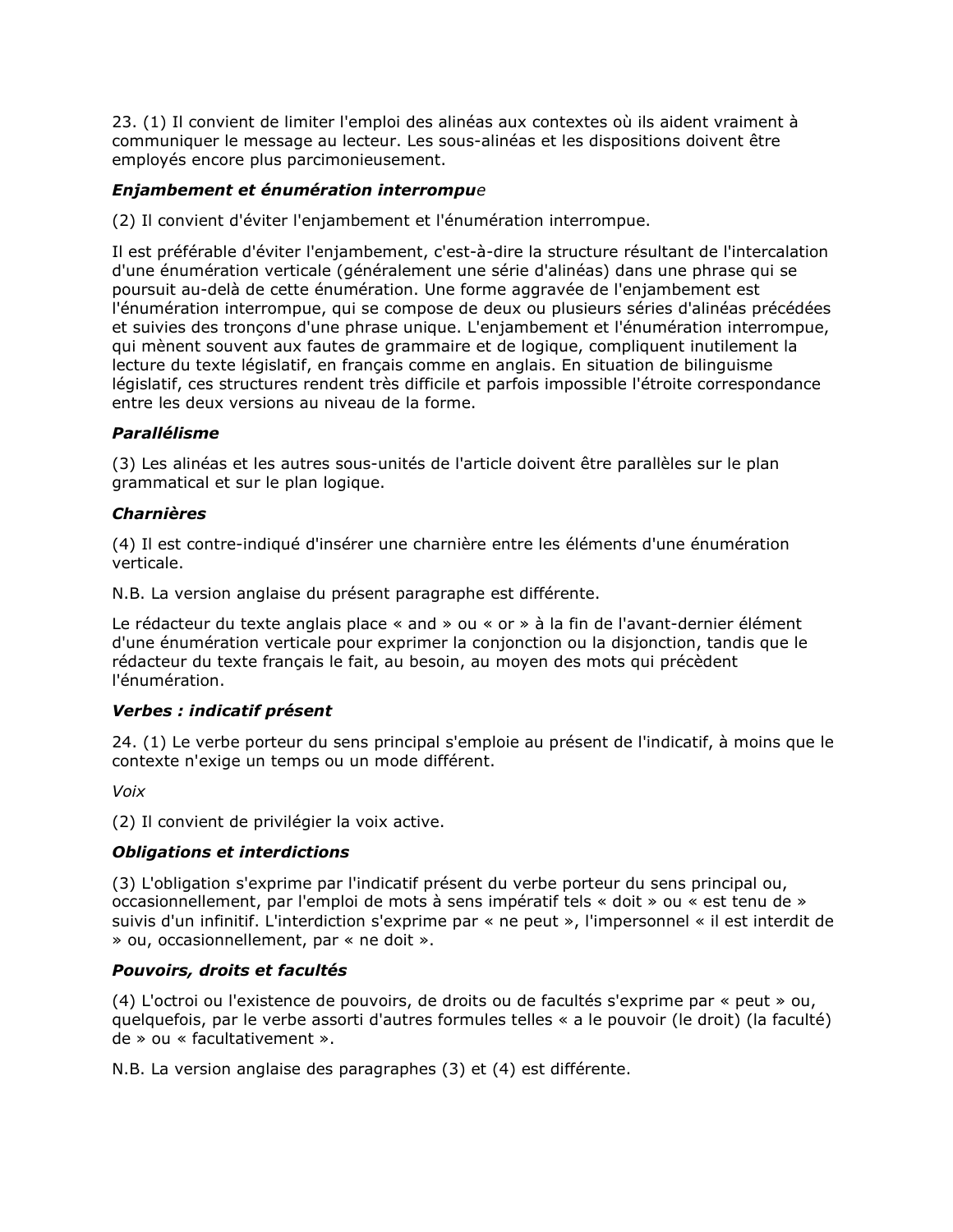Le rédacteur anglais emploie *shall* pour exprimer l'obligation, *shall not* pour exprimer l'interdiction et may pour exprimer l'octroi ou l'existence de pouvoirs, de droits ou de facultés.

## Renvois internes

25. Il convient de faire un usage parcimonieux des renvois internes.

Les renvois internes multiples sont inutiles dans un texte de composition logique.

La clarté exige que le renvoi interne vise la désignation exacte de la disposition à laquelle il renvoie. Il est inutile d'y ajouter la précision « de la présente loi », à moins qu'il n'y ait danger de confusion à cause de la mention d'une autre loi.

## Dérogations et réserves

26. (1) Il convient de faire un usage parcimonieux des dérogations et réserves (« malgré », « nonobstant », « par dérogation à » et « sous réserve de »). Elles ne s'emploient qu'en cas d'incompatibilité, afin de préciser laquelle des dispositions l'emporte.

La reformulation du passage permet d'ailleurs souvent d'éliminer l'incompatibilité.

(2) Si la disposition 1 doit l'emporter sur la disposition 2, il suffit de préciser soit que la première s'applique malgré (nonobstant, par dérogation à) la deuxième, soit que la deuxième s'applique sous réserve de la première. L'emploi simultané des deux techniques est à proscrire.

## Insertion de nouvelles dispositions

27. (1) La nouvelle disposition s'insère à l'endroit qui semble le plus logique.

# Désignation des nouvelles dispositions

(2) La nouvelle disposition porte un numéro ou une lettre choisis selon le système décimal adopté par la Conférence (Actes des assises de 1968, pages 76 à 89).

#### Modifications touchant la structure originale

(3) Il convient d'éviter d'apporter aux textes de loi existants des modifications qui risquent de porter atteinte à la clarté de la structure originale.

Il vaut quelquefois mieux refaire complètement la structure originale que d'y rattacher de nouvelles dispositions, surtout si on le fait à plusieurs reprises.

#### Tableaux et formules mathématiques

28. Il convient d'employer des tableaux et des formules mathématiques s'ils permettent de rendre le texte plus clair et plus concis.

#### Dispositions habilitantes

29. Il convient d'exprimer clairement les dispositions habilitantes et de limiter leur portée à ce qui s'impose vraiment.

<hrdata-mce-alt="NIVEAU DE LANGUE" class="system-pagebreak" title="NIVEAU DE LANGUE" /> V. NIVEAU DE LANGUE

#### Langage courant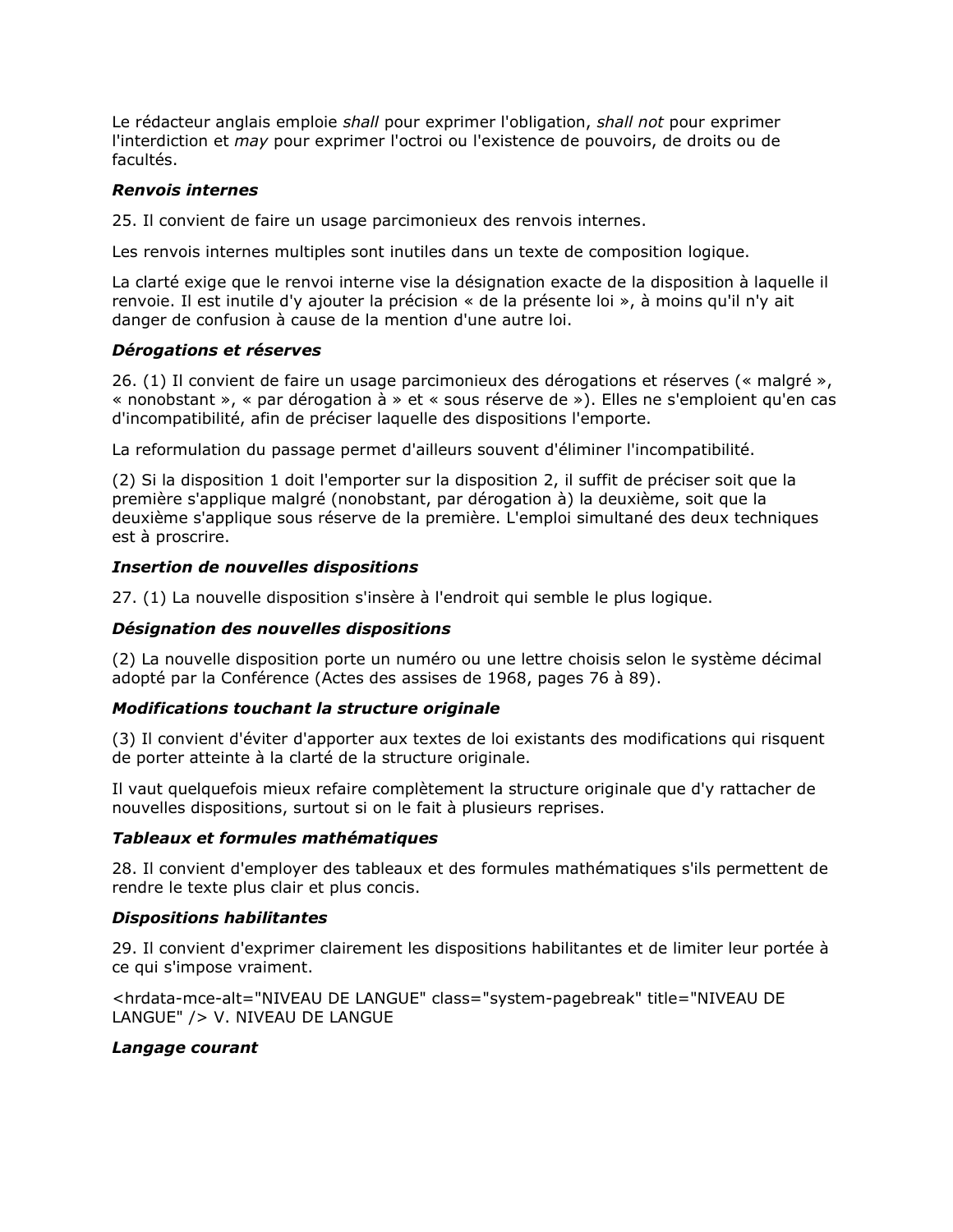30. (1) En règle générale, la rédaction du texte de loi se fait en langage courant, tant sur le plan lexical que sur le plan syntaxique. L'emploi de termes techniques se limite aux cas où la précision l'exige.

## **Destinataires**

(2) La terminologie du texte de loi doit être adaptée au public visé.

#### Redondances et archaïsmes

31. Il convient d'éviter les redondances et les archaïsmes.

Lorsqu'il rencontre des séries synonymiques ou quasi synonymiques, particulièrement stéréotypées dans la rédaction traditionnelle anglaise (par exemple : « give, devise and bequeath », « terms and conditions »), le rédacteur doit s'assurer que chaque mot est vraiment nécessaire et supprimer les redondances.

Le style législatif doit utiliser une langue moderne et correcte qui évite à la fois les modes éphémères et le conservatisme outrancier. Dans les textes juridiques, on trouve souvent des expressions archaïques dont le sens échappe aux lecteurs modernes. Il faut les remplacer par un équivalent moderne ou, si elles n'ajoutent rien au message, comme c'est souvent le cas, les supprimer.

#### Néologismes

32. Il convient de faire un usage prudent des néologismes.

Dans les textes de loi, il faut en principe éviter l'emploi de termes qui ne figurent pas dans les ouvrages usuels de référence. Quelquefois la néologie ou l'emploi d'un néologisme non encore passé dans le langage s'imposent; dans ce cas, il est prudent de recourir à une définition précise. L'emploi de néologismes crée des difficultés particulières en rédaction bilingue.

Il est à noter que dans les territoires bilingues de common law, l'utilisation de néologismes s'avérera souvent la seule façon d'exprimer avec précision en français des notions juridiques héritées du droit anglais, pour lesquelles il n'existe aucun « équivalent fonctionnel » satisfaisant.

# Xénismes

33. Les latinismes, anglicismes et autres xénismes sont à éviter.

L'expression d'origine étrangère qui a été intégrée au vocabulaire français courant ou spécialisé, donc francisée, ne constitue plus un xénisme.

Traditionnellement, la langue anglaise a favorisé l'emploi de xénismes (surtout de latinismes) plus que la langue française. La rédaction législative moderne en anglais les réserve cependant de plus en plus aux contextes rares où ils sont nettement plus clairs et plus concis que ne le serait leur équivalent anglais.

# Uniformité

34. (1) Il convient de ne pas exprimer la même notion, dans un texte de loi, par des termes différents.

(2) Il convient également de ne pas employer, à l'intérieur d'un texte de loi, le même terme dans des acceptions différentes. Une exception à cette règle se justifie cependant si le sens différent, dans un contexte particulier, est parfaitement clair et qu'aucun autre terme ne convient à ce contexte.